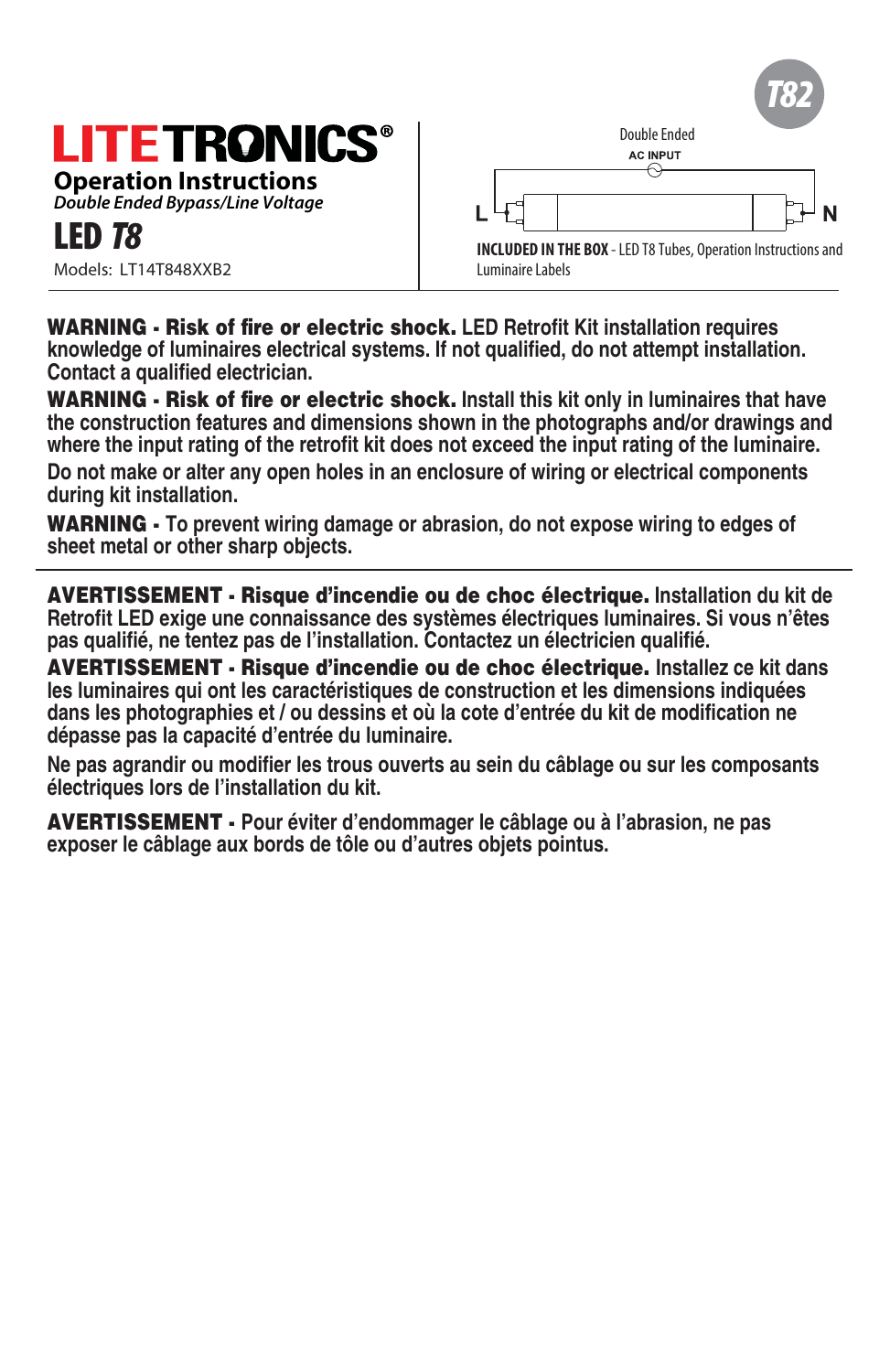**Installers should not disconnect existing wires from lampholder terminals to make new connections at lampholder terminals. Instead installers should cut existing lampholder leads away from the lampholder and make new electrical connections to lampholder lead wires by employing applicable connectors.**

**THIS RETROFIT KIT IS ACCEPTED AS A COMPONENT OF A LUMINAIRE WHERE THE SUITABILITY OF THE COMBINATION SHALL BE DETERMINED BY AUTHORITIES HAVING JURISDICTION.**

**Les installateurs ne doivent pas débrancher les câbles existants de terminaux de support de lampe pour faire de nouvelles connexions dans les douilles. Au lieu installateurs doivent couper les câbles existants de terminaux de support de lampe et faire de nouvelles connexions électriques en utilisant des connecteurs applicables. LE MONTAGE DU RETROFIT EST ACCEPTÉE COMME COMPOSANT D'UN LUMINAIRE OÙ LA PERTINENCE DE LA COMBINAISON SERA DÉTERMINEE PAR L'UL OU LES AUTORITÉS AYANT LA JURIDICTION CORRESPONDANTE**

| <b>Model Number</b> | <b>MINIMUM LAMP COMPARTMENT DIMENSIONS</b><br>[Length x Width x Height] [in] | Lamp<br>Quantity |
|---------------------|------------------------------------------------------------------------------|------------------|
| LT14T48XXB2         | 48.4 x 23.6 x 4.3                                                            |                  |

This device complies with Part 15 of the FCC Rules. Operation is subject to the following two conditions: (1) this device may not cause harmful interference, and (2) this device must accept any interference received, including interference that may cause undesired operation.

**NOTE:** FOR INDOOR USE ONLY. Do not use with dimmers or for emergency lighting.

**NOTE:** Double Ended LED Tubes are powered at both ends. Verify that the luminaire is properly set up for this style of LED Tube before inserting T8 into luminaire (modify luminaire if necessary.)

### **Installation Instructions**

- 1). Turn off power and remove troffer lens, if present.
- 2). Remove existing fluorescent or LED tubes by rotating one quarter turn and sliding each lamp out.
- 3). Remove ballast cover. (Cover may be secured with screws or tabs.)
- 4). Cut all ballast wires as close to ballast as possible.
- 5). Ensure that sockets are wired according to diagrams on next page.
- 6). Install the LED tubes.
- 7). Apply luminaire label.
- 8). Replace the lens that was removed.
- 9). Restore the power.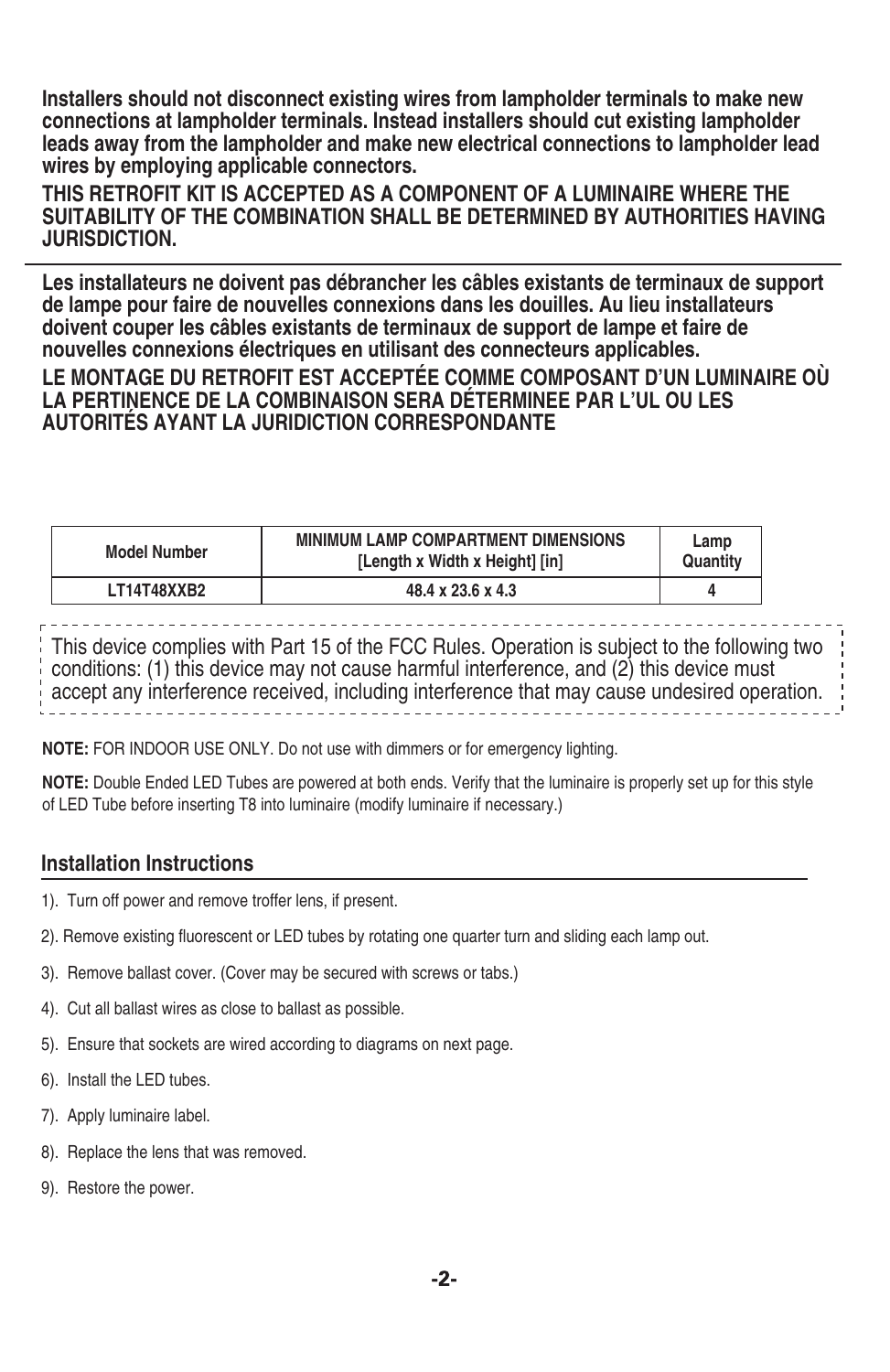$\sqrt{!}$  The below ballast wiring represents typical configuration. The actual ballast wiring varies according to ballast model. It is not needed to change socket (if in good condition) to operate double ended lamps, regardless the type of sockets. Please make sure one side of fixture is connected to Line (L) and the other side to Neutral (N).

# **Wiring Instruction**

## **Retrofit luminaire with 1 lamp**

#### **Instant Start**



### **Program Start or Rapid Start**



# **Retrofit luminaire with 2 lamps**

### **Instant start**



### **Program Start or Rapid Start**